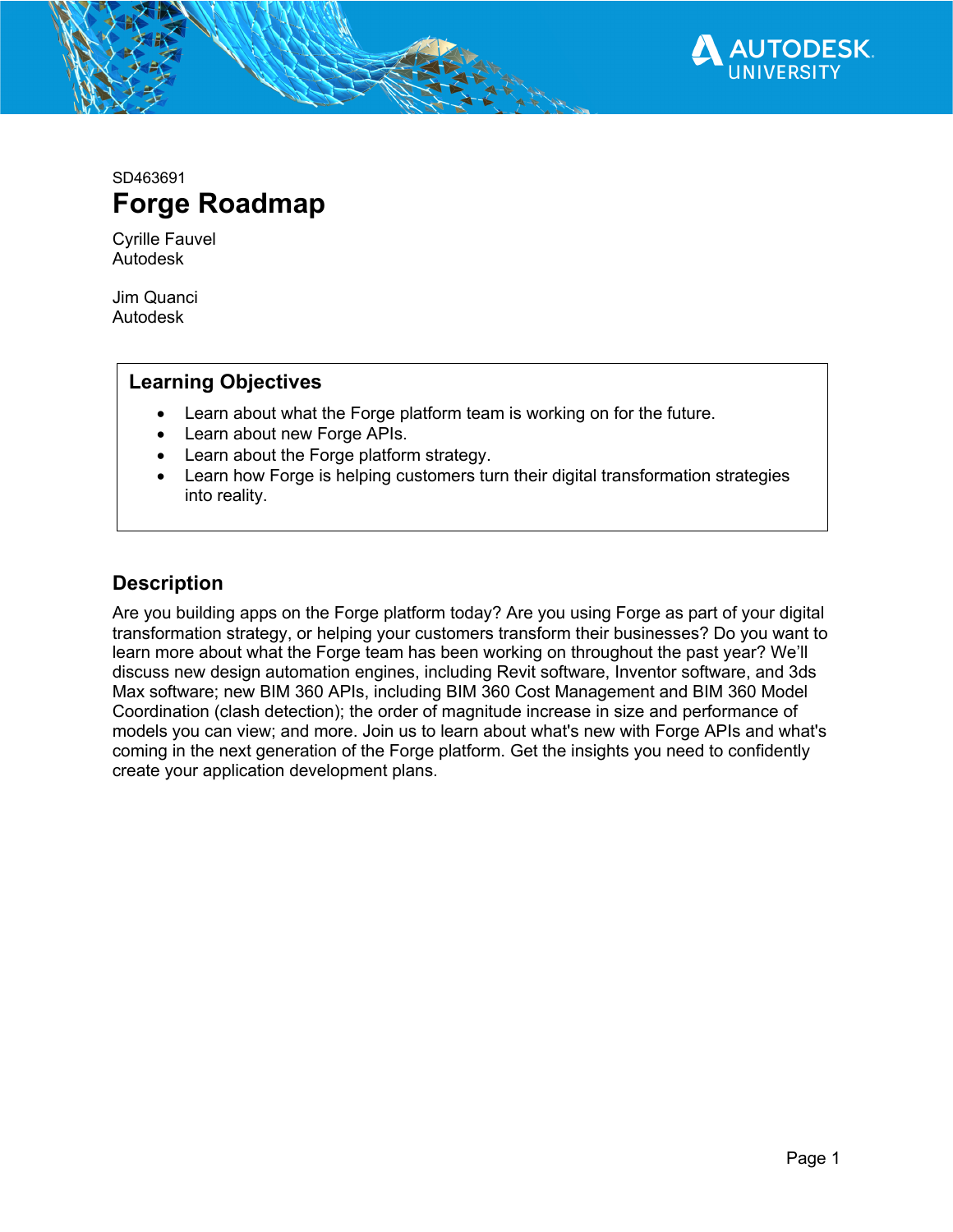

# **Speaker(s)**



# **Cyrille Fauvel Plougonvelin, FR**

Developer Advocate Autodesk Software Development

Cyrille Fauvel got his first computer when he was 12 years old, and as he had no money left to buy software, he started writing code in assembly code. A few years later, he wrote code in Basic, Pascal, C, C++, and so on, and he's still doing that. He's been with Autodesk, Inc., since 1993, joining the company to work on AutoCAD software originally. He's passionate about technology and computers. At Autodesk he's worked in various roles, from the design side to manufacturing and finally to games and films. He is now an evangelist for the Forge API application programming interface and web services, and he has a desire to deliver the most effective creative solutions to partners using these APIs and web services.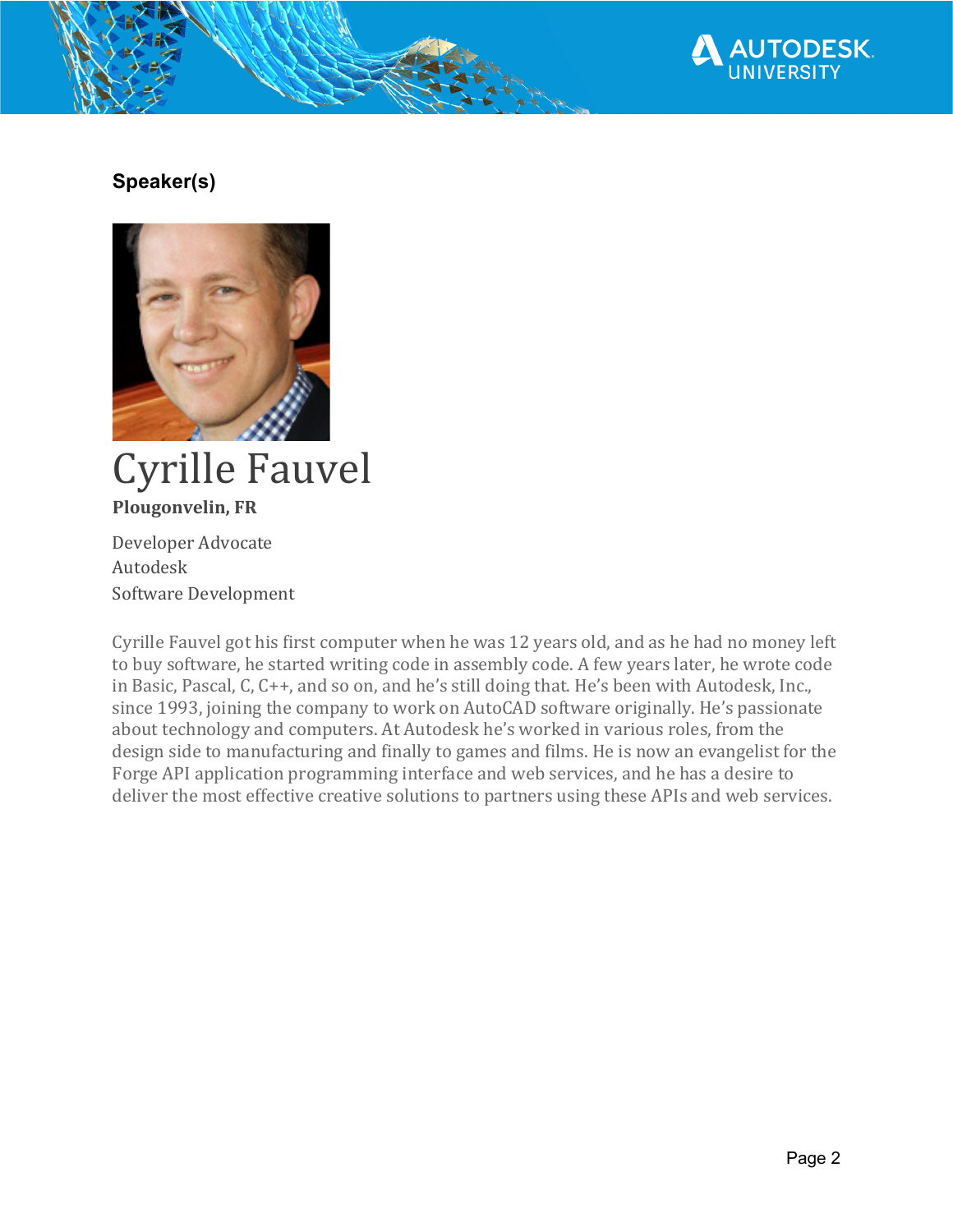



# Jim Quanci **San Francisco, USA**

Sn. Director - Developer Advocacy & Support Autodesk

With more than 25 years of engineering and design experience, Jim Quanci has spent the past 20 years developing relationships for Autodesk with leading technology partners around the world.

He oversees an international network of over 4000 software partners - third-parties who customize, complement and extend Autodesk Cloud, Mobile, and Desktop technologies.

Along with founding the "Autodesk Developer Network," and current worldwide responsibility for software partnerships at Autodesk, Jim has experience partnering worldwide including stints directly managing partners in the Americas and Asia. Prior to Autodesk, Jim worked at Sun Microsystems and General Electric. With a BS in Mechanical Engineering and an MBA in International Marketing, Jim is a frequent presenter and consultant to leading design and engineering software firms on software development technologies applied to design and engineering.